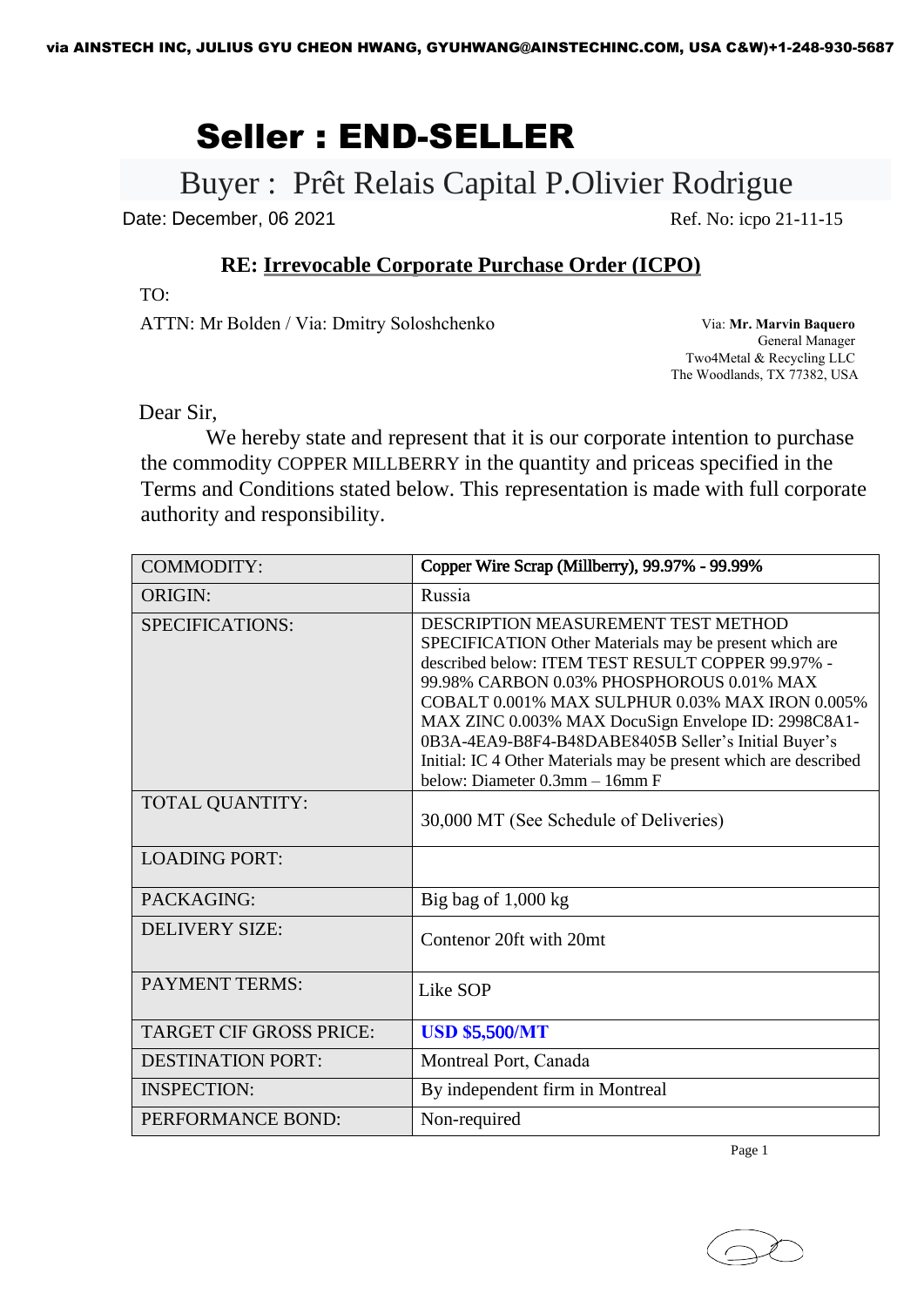#### **PROCEDURES:**

1) Buyer send fully completed (ICPO) along with Bank Comfort Letter (BLC) to the Seller

2) Seller/Supplier send Sales and Purchase Agreement (SPA) to the Buyer.

3) After the Parties agree on all the Terms and Condition, the fully Sing and Stamp the (SPA).

4) Money will be send Anti Escrow account by buyer at the lawyer

Me David Lacoursiere

The lawyer will confirm that he has the money and that the money will only be used to make the transaction and no party can back down.

5) Seller and attorney will discuss together for secure money and complete all detail to start shipment

6) After the shipment arrives at the buyer's destination port, within a few days, the seller sends a content representative to assist with the unloading and sampling of the product at the destination port of the 'Buyer. Once the seller's representative confirms the quality and accuracy of the product in writing, the buyer performs a quantity and quality inspection.

7) Payment is release immediately if all is good

8) If upon receipt the material is not that specified in the ICPO, the disposal and costs incurred of the container, of the material will be borne by the seller.

9) Repat if all is good

Page 2

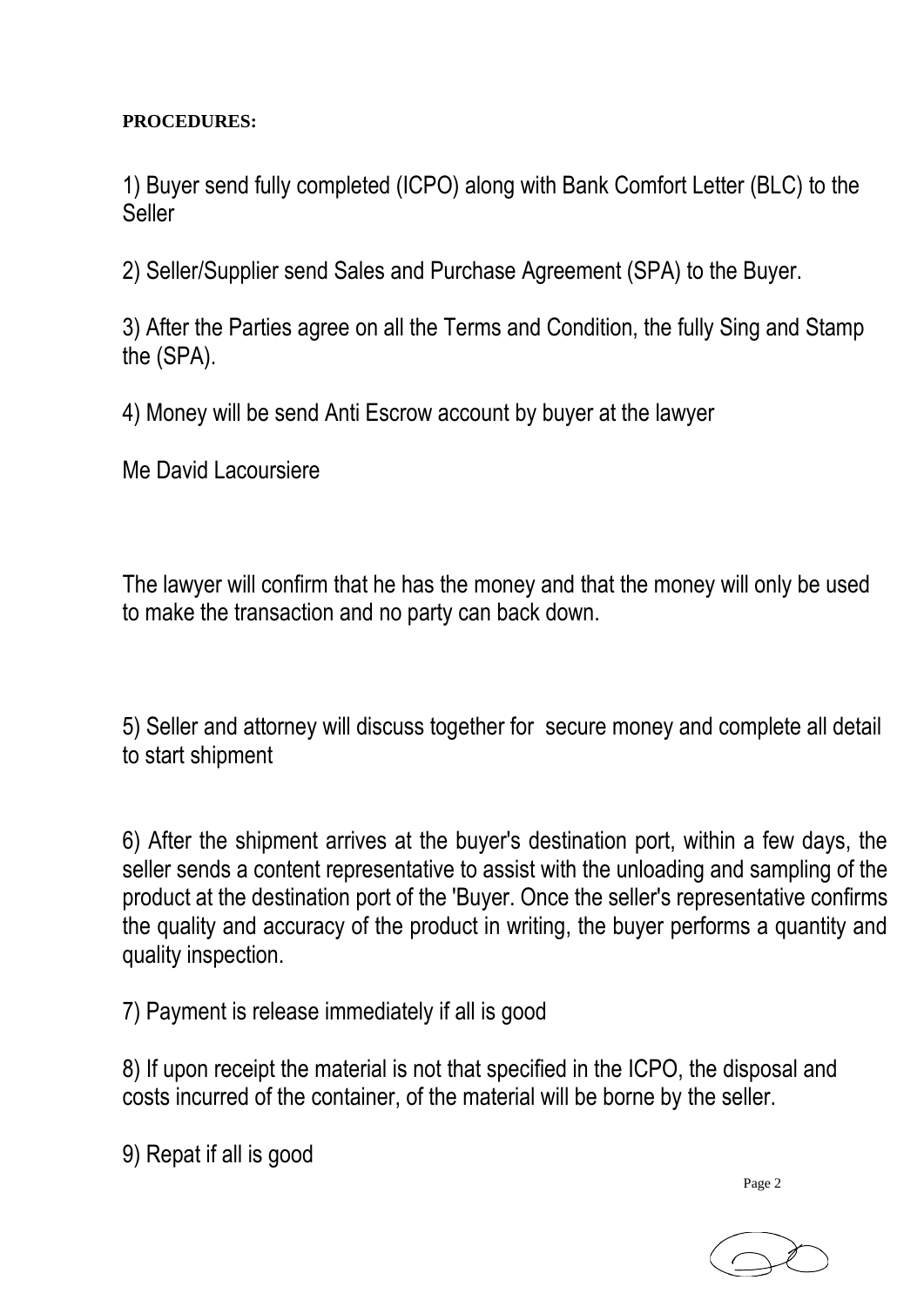# Schedule for delivery copper

| Month          | MT   |
|----------------|------|
|                |      |
|                |      |
| $\overline{1}$ | 200  |
|                |      |
| $\overline{2}$ | 400  |
| 3              | 800  |
|                |      |
| 4              | 1600 |
|                |      |
| 5              | 3000 |
|                |      |
| 6              | 3500 |
|                |      |
| 7              | 3500 |
| 8              |      |
|                | 3500 |
| 9              | 3500 |
|                |      |
| 10             | 3500 |
|                |      |
| 11             | 3500 |
|                |      |
| 12             | 3500 |

Page 3